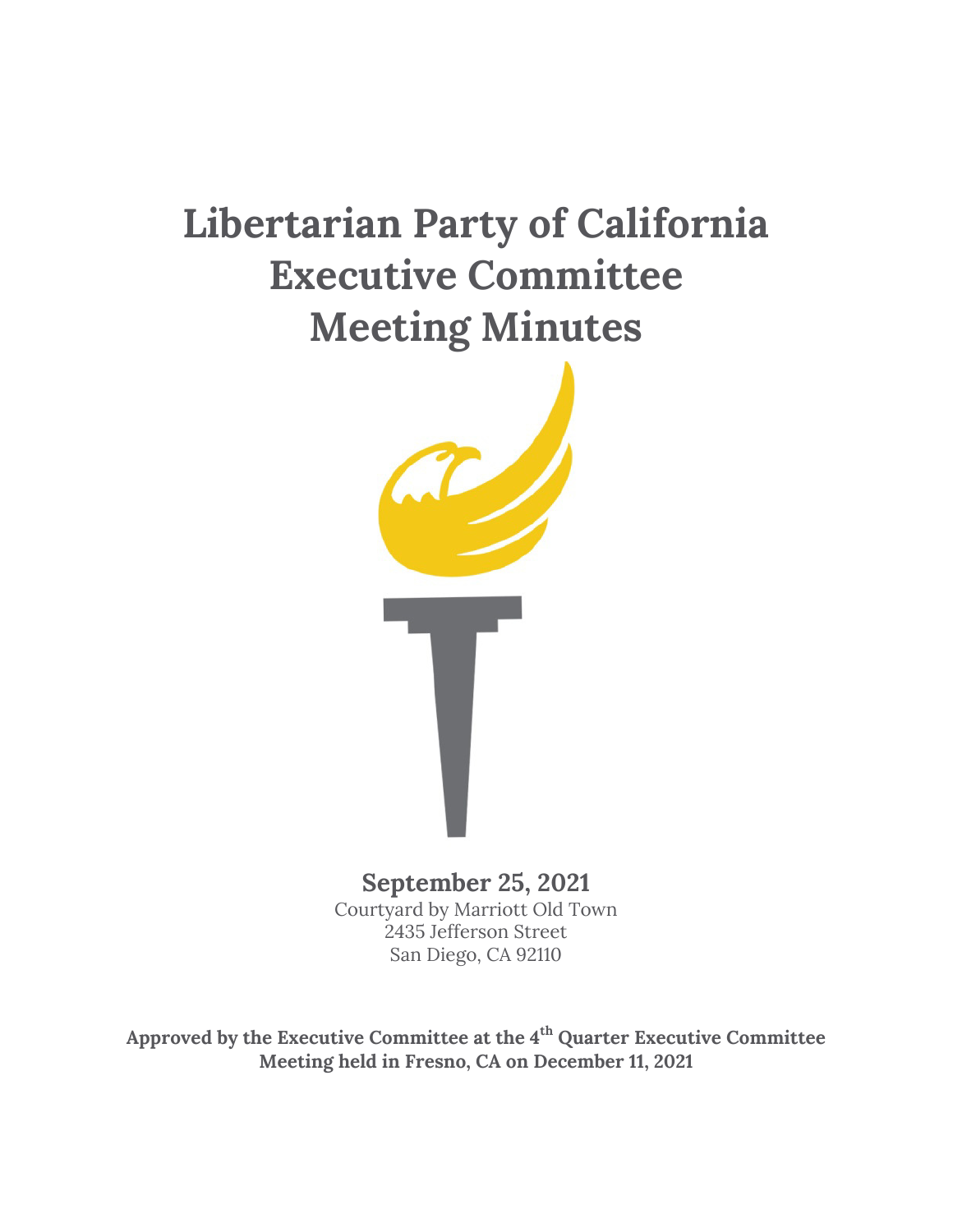

#### Table of Contents

| Approval of June 26, 2021 Executive Committee Meeting Minutes  4 |
|------------------------------------------------------------------|
|                                                                  |
|                                                                  |
|                                                                  |
|                                                                  |
|                                                                  |
|                                                                  |
|                                                                  |
|                                                                  |
|                                                                  |
|                                                                  |
|                                                                  |
|                                                                  |
|                                                                  |
|                                                                  |
|                                                                  |
|                                                                  |
|                                                                  |
|                                                                  |
|                                                                  |
|                                                                  |
|                                                                  |
|                                                                  |
|                                                                  |
|                                                                  |
|                                                                  |
|                                                                  |
|                                                                  |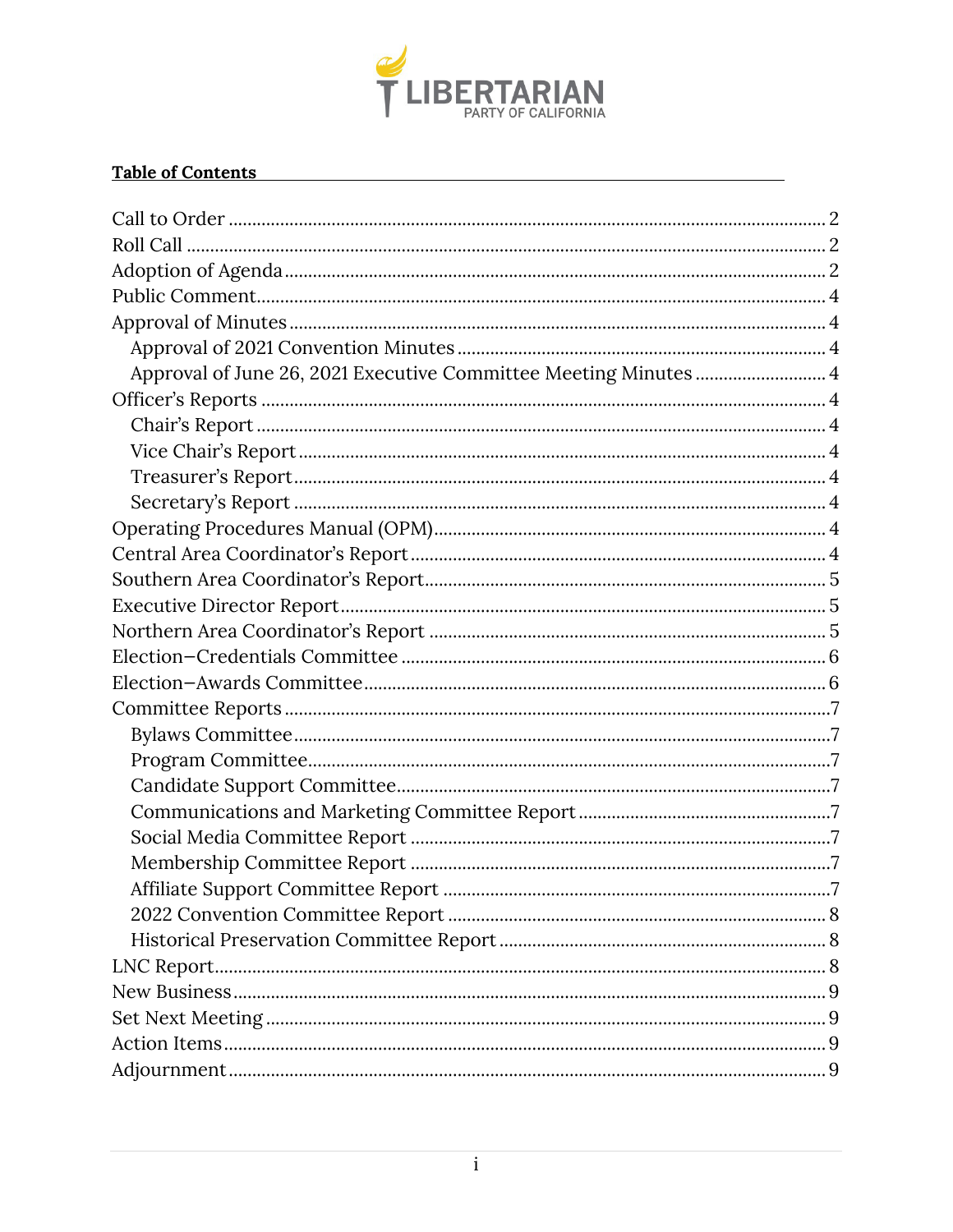# **LPC Executive Committee Minutes**

# **September 25, 2021 3 rd Quarter Meeting Courtyard by Marriott Old Town**

2435 Jefferson Street San Diego, CA 92110

# **Call to Order**

Chair Robson called the meeting to order at 10:06 am PDT.

# **Roll Call**

A quorum of the Executive Committee was present with the following voting members:

#### **Officers:**

Mimi Robson, Chair Rachel Nyx, Vice-Chair Jillian Olsen, Secretary

#### **Area Coordinators:**

Tara Young, Southern Area **Coordinator** 

# **At-Large Members:**

Wendy Hewitt Angela McArdle Adrian Malagon Kenneth Brent Olsen Elizabeth Stump Jessica Tewksbury

#### **At-Large Alternates:**

Michael Lema (seated at 10:09)

# **Members Not Present:**

Paul Vallandigham, Treasurer Jia Christopher, Northern Area Jon Prosser, Central Area Coordinator Kalish Morrow, At Large Member Cheyne Strawn, At Large Member Matthew Butts, At Large Alternate **Executive Director:** 

Tim Ferreira

**The following guests were in attendance:** 

Joshua Clark Gary Alvstad Gene Trosper David Naranjo Victoria Lapacek Jeff Hewitt

# **Adoption of Agenda**

The agenda was distributed to all members via email prior to the meeting for review.

**Motion:** Ms. McArdle moved to adopt the agenda as presented with second. Motion passed with no objection.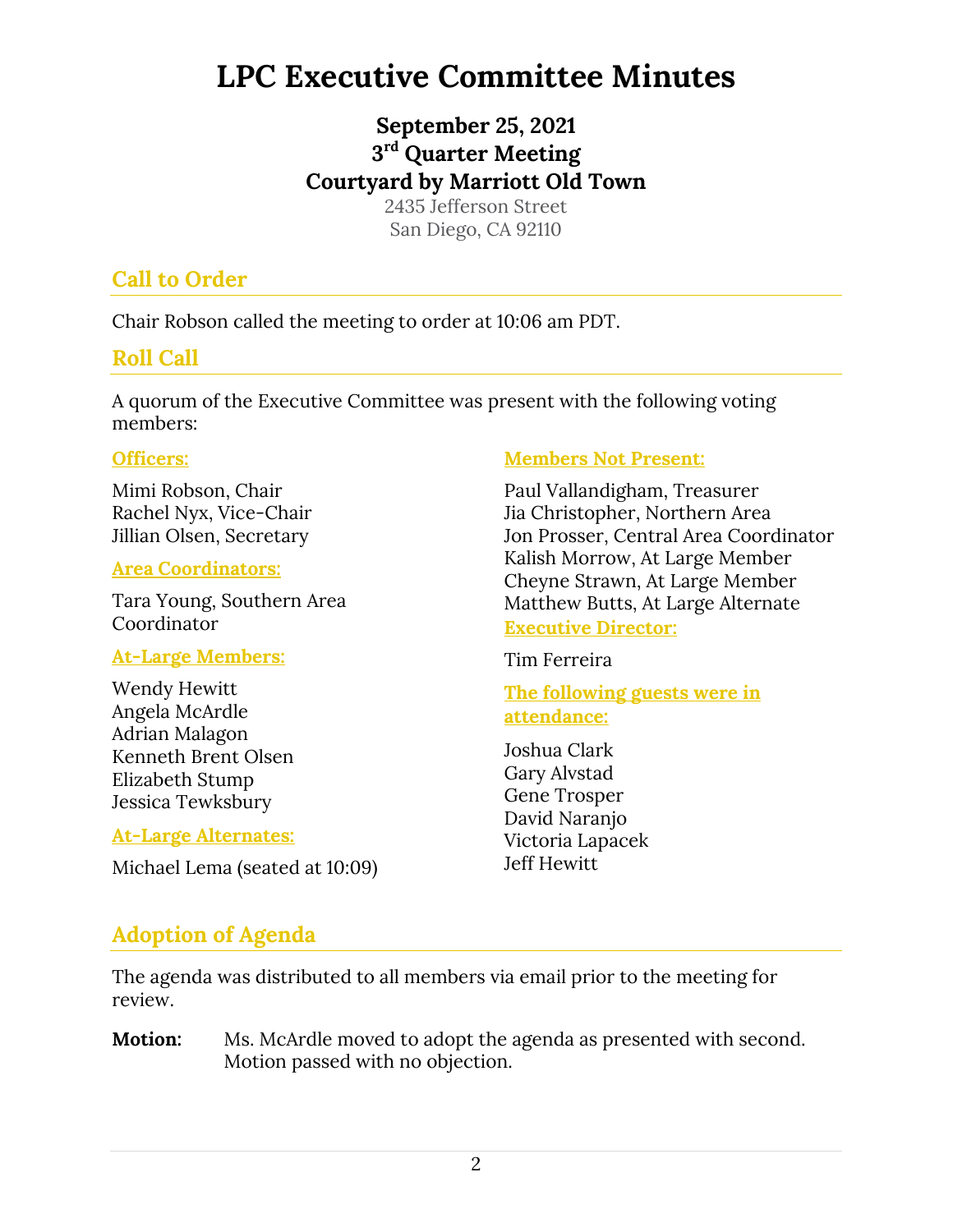Libertarian Party of California  $\blacksquare$  September 25, 2021 Executive Committee Minutes – Draft

# **FINAL AGENDA Libertarian Party of California Executive Committee meeting September 25, 2021 –San Diego, California**

Call to Order–10:00 a.m.

Adoption of Agenda (5 minutes)

Public Comment (10 minutes-3 minutes per comment)

Approval of Meeting Minutes (15 minutes)

2021 Convention Minutes

June 26, 2021 Executive Committee Meeting Minutes

#### **Officer's Reports**

Chair's Report (10 minutes) Vice-Chair's Report (10 minutes) Treasurer's Report (10 minutes) Secretary's Report (10 minutes)

Operating Procedures Manual (5 minutes)

Northern Area Coordinator's Report (10 minutes)

Central Area Coordinator Report (10 minutes)

Southern Area Coordinator Report (10 minutes)

Executive Director Report (10 minutes)

# **Break for Lunch**

Election – Credentials Committee (5 members-15 minutes)

Election – Awards Committee (5 members-15 minutes)

# **Committee Reports**

Bylaws Committee Report (10 minutes)

Program Committee Report (10 minutes)

Candidate Support Committee Report (10 minutes)

Communications and Marketing Committee Report (10 minutes)

Social Media Committee Report (10 minutes)

Membership Committee Report (10 minutes)

Affiliate Support Committee Report (10 minutes)

Convention Committee Report (10 minutes)

Historical Preservation Committee Report (5 minutes)

LNC Report (10 minutes)

New Business (5 minutes)

Set Next Meeting –Central or Northern (10 minutes)

Action Items (10 minutes)

Adjourn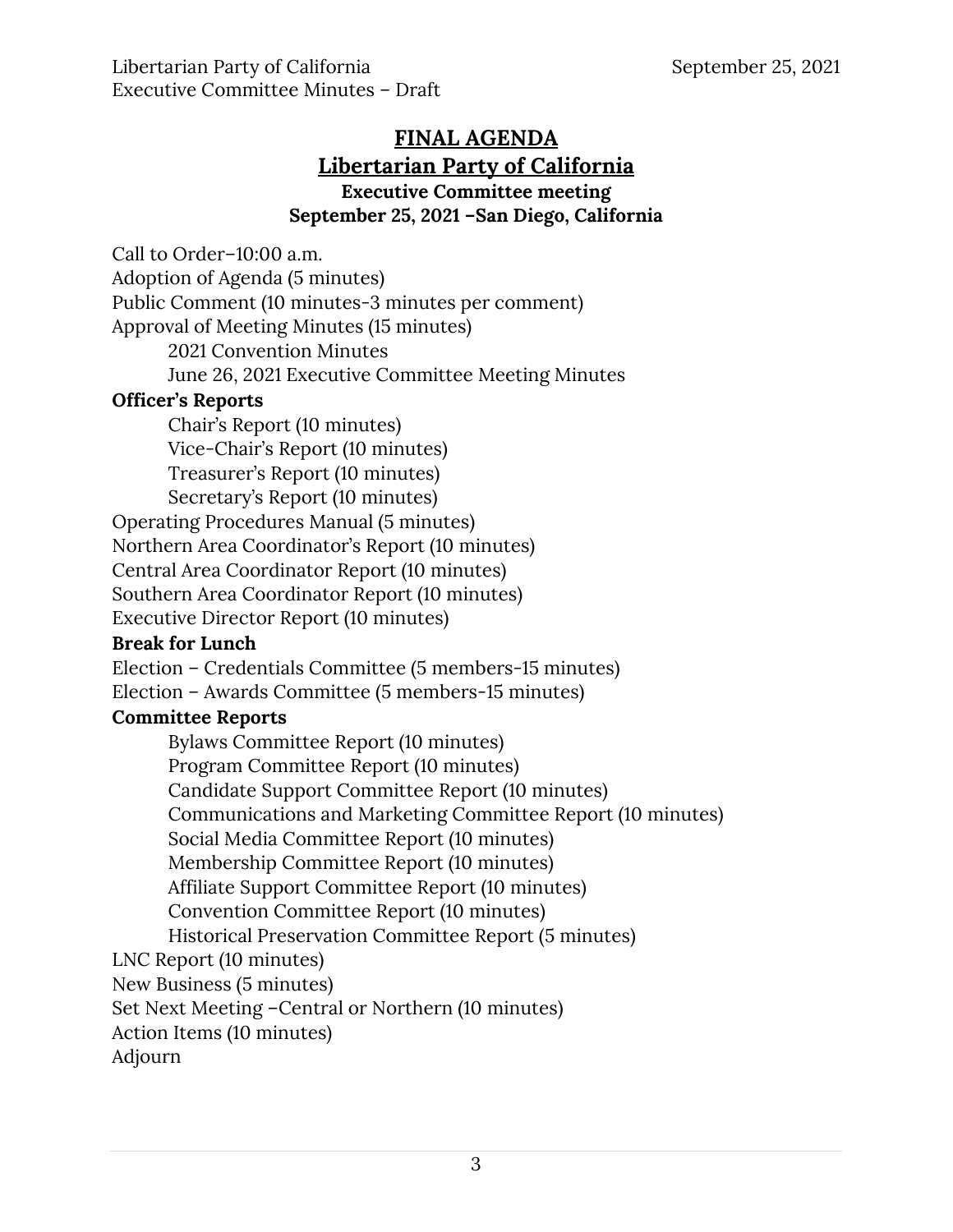# **Public Comment**

None

**Approval of Minutes** 

#### **Approval of 2021 Convention Minutes**

**Motion:** Ms. Nyx moved to approve the minutes with second. Motion passed with no objections.

**Approval of June 26, 2021 Executive Committee Meeting Minutes**

**Motion:** Ms. Hewitt moved to approve the minutes with second. Motion passed with no objections.

**Officer's Reports** 

#### **Chair's Report**

Chair Robson submitted a written report in advance and fielded questions.

**Vice Chair's Report** 

Ms. Nyx submitted a written report in advance and fielded questions.

#### **Treasurer's Report**

Mr. Vallandigham submitted a written report in advance and fielded questions over the phone.

#### **Secretary's Report**

Ms. Olsen submitted a written report in advance and fielded questions.

**Operating Procedures Manual (OPM)** 

No amendments or additions were made.

**Motion:** Chair Robson moved to suspend the rules to amend the agenda to move the Northern Area Coordinator's Report after the Executive Director's Report with second. Motion passed without objection.

**Central Area Coordinator's Report** 

Mr. Prosser submitted a written report in advance but was not present at the meeting to give an oral report or field questions.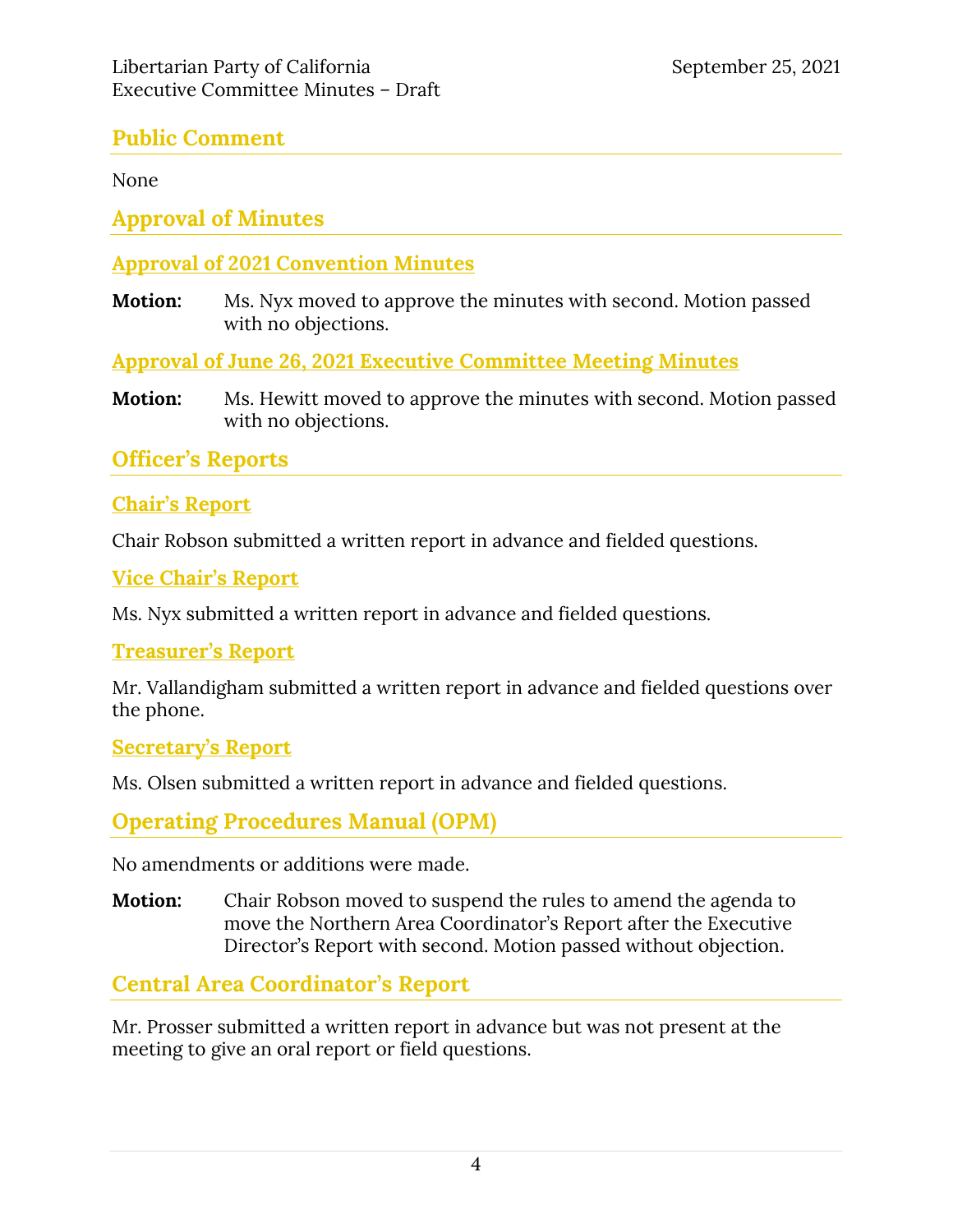# **Southern Area Coordinator's Report**

Ms. Young submitted a written report in advance and fielded questions.

# **Executive Director Report**

Mr. Ferreira did not submit a written report in advance. He sent an email at the start of his report and read it as follows:

I spent the first two months of Q3 closing out my consulting business obligations so I can focus full time on Libertarian efforts. As of September 1, 2021, I have dedicated 40 hours a week to liberty. As you will hear in the LNC report, most of the first week of that was on LNC work. Most of the second week was on recall election work. This past week I was able to focus fully on LPC ED work.

I have created an online tracker to show what activities have been assigned to me and their priority. I'm also establishing a standing open zoom meeting every Tuesday and Thursday from 11am to noon. If members have questions, suggestions, or any other concerns this is an informal time to answer these questions. For those that can't meet midday, I will also schedule occasional evening meetings when the rest of the committees are not meeting. Speaking of the calendar, I will be working with each committee and county to get regular and special meetings on the calendar going forward.

What would you all like to see in these reports in the future? I can provide stats and metrics. I can provide event updates and future calendar dates. I can provide status updates on projects. Most of this is currently reported by other officers and committees and so if I start providing them here, it could reduce the workload on others.

Mr. Ferreira fielded questions.

The Chair asked that a full written report be submitted after the meeting.

**Motion:** Ms. Stump moved to take a 15 minute recess, with second. Motion passed without objection.

**Recess:** 11:02 am

**Back in Session:** 11:17 am

#### **Northern Area Coordinator's Report**

Ms. Christopher submitted a written report in advance and fielded questions over the phone.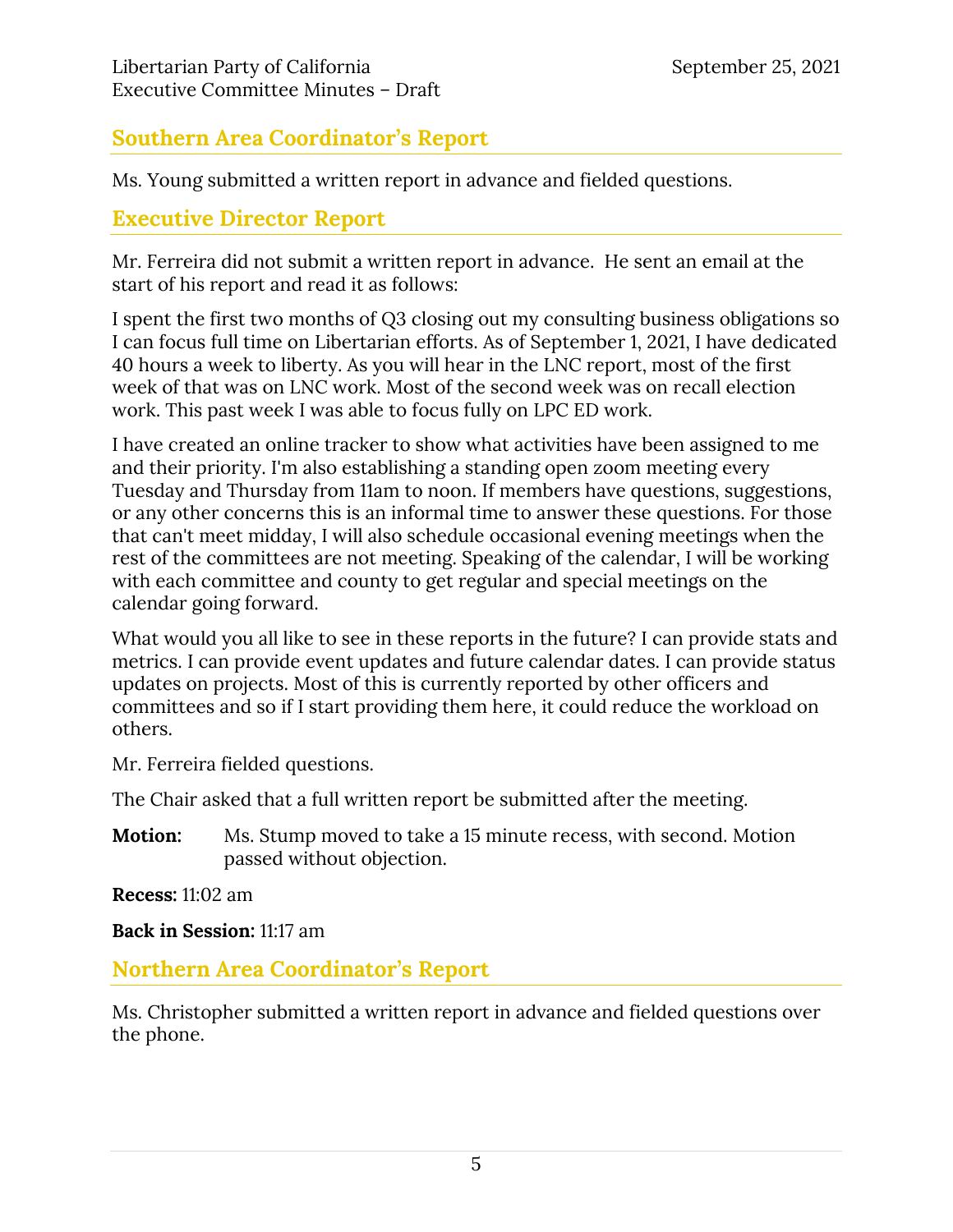#### Libertarian Party of California  $\blacksquare$  September 25, 2021 Executive Committee Minutes – Draft

# **Election—Credentials Committee**

The Chair opened nominations for the Credentials Committee.

**Kat McElroy** was nominated Angela McArdle. **Joshua Clark** was nominated by Tara Young **Gary Alvstad** was nominated by Michael Lema **Cheyne Strawn** was nominated by Kenneth Olsen **Adrian Malagon** was nominated by Jessica Tewksbury **Scott Lieberman** was nominated by Kenneth Olsen **Rodgir Cohen** was nominated by Kenneth Olsen **Susan Aquino** was nominated by Wendy Hewitt

The Chair appointed TJ Ferreira and David Naranjo as tellers to collect ballots. Each member can vote for no more than five nominees.

| Vote: | <b>Susan Aquino</b> | 10 |
|-------|---------------------|----|
|       | Joshua Clark        | 9  |
|       | <b>Gary Alvstad</b> | 7  |
|       | <b>Kat McElroy</b>  | 6  |
|       | <b>Rogir Cohen</b>  | 6  |
|       | Scott Lieberman     | 5  |
|       | Adrian Malagon      | 5  |
|       | Cheyne Strawn       |    |

Susan Aquino, Joshua Clark. Gary Alvstad, Kat McElroy, and Rogir Cohen were elected to the Credentials Committee.

# **Election—Awards Committee**

The Chair opened nominations for the Awards Committee.

**Victoria Lapacek** was nominated Michael Lema **Loren Dean** was nominated by Angela McArdle **Adrian Malagon** was nominated by Tara Young **Angela McArdle** was nominated by Rachel Nyx **Rachel Nyx** was nominated by Angela McArdle **Elizabeth Stump** was nominated by Kenneth Olsen

Angela McArdle withdrew her name from consideration.

- **Motion:** Ms. Nyx moved that the five nominees be elected as a slate with second. Motion passed without objection.
- **Vote:** The Credentials Committee was elected by voice vote.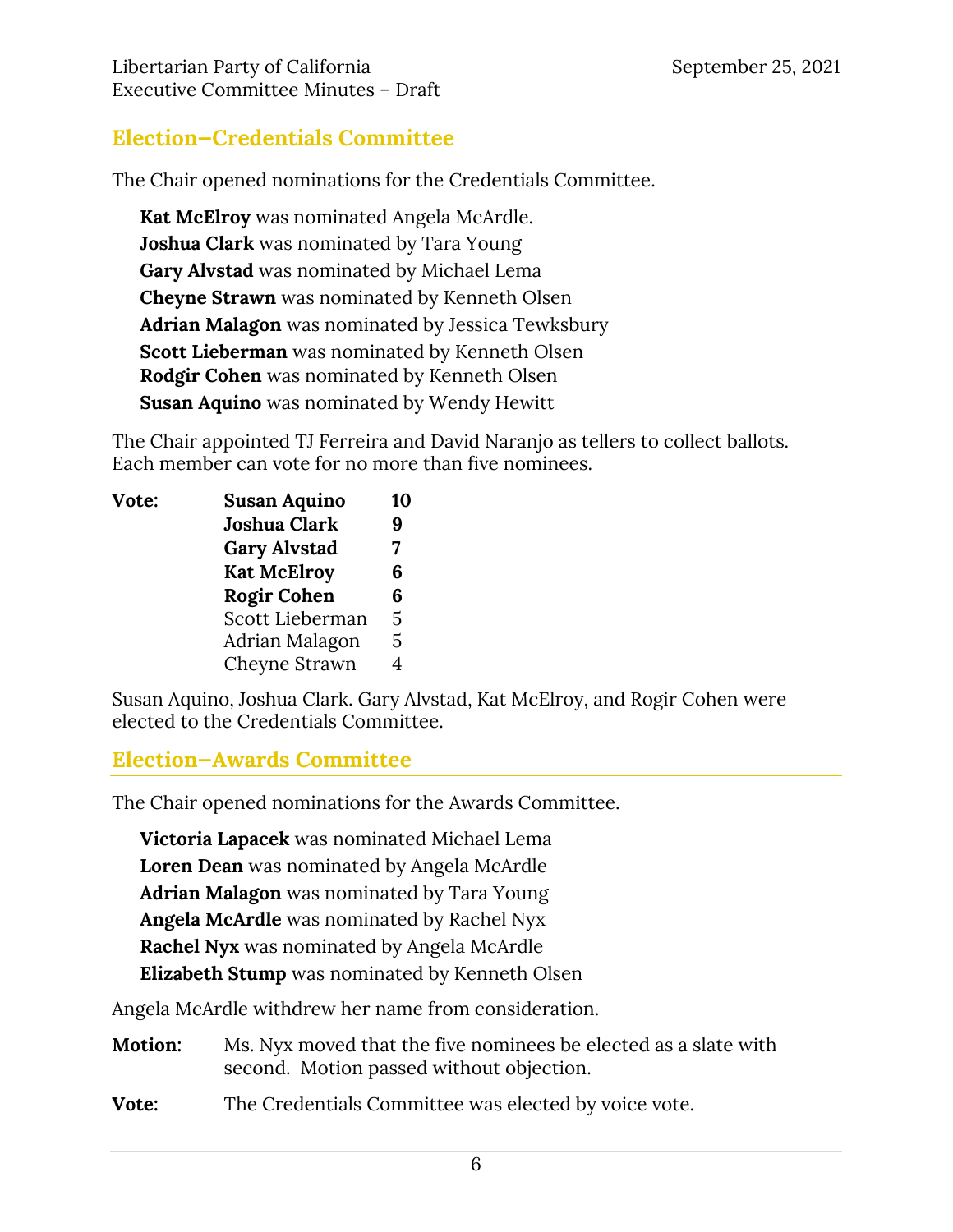Victoria Lapacek, Loren Dean, Adrian Malagon, Elizabeth Stump and Rachel Nyx were elected to the Awards Committee.

#### **Break for Lunch 12:00 pm**

**Back in Session at 1:40 pm** 

# **Committee Reports**

# **Bylaws Committee**

The Chair of the Bylaws Committee, Rachel Nyx, submitted a written report in advance and fielded questions.

#### **Program Committee**

Jessica Tewksbury submitted a written report in advance and fielded questions.

#### **Candidate Support Committee**

The Chair of the Candidate Support Committee, Mimi Robson, submitted a written report in advance and fielded questions.

#### **Communications and Marketing Committee Report**

The Interim Chair of the Communications and Marketing Committee Chair, Elizabeth Stump, submitted a written report in advance.

- **Motion:** Mr. Lema moved to extend time by 3 minutes with second. Motion passed without objection.
- **Motion:** Mr. Lema moved to extend time by 2 minutes with second. Motion passed without objection.

# **Social Media Committee Report**

The Chair of the Social Media Committee, Angela McArdle, submitted a report in advance and fielded questions.

**Motion:** Mr. Malagon moved to extend time by 5 minutes with second. Motion passed without objection.

# **Membership Committee Report**

The Co-Chair of the Membership Committee, Mark Hinkle, submitted a report in advance but was not present to field questions.

#### **Affiliate Support Committee Report**

The Chair of the Affiliate Support Committee, Kevin Moore, submitted a report in advance but was not present to field questions.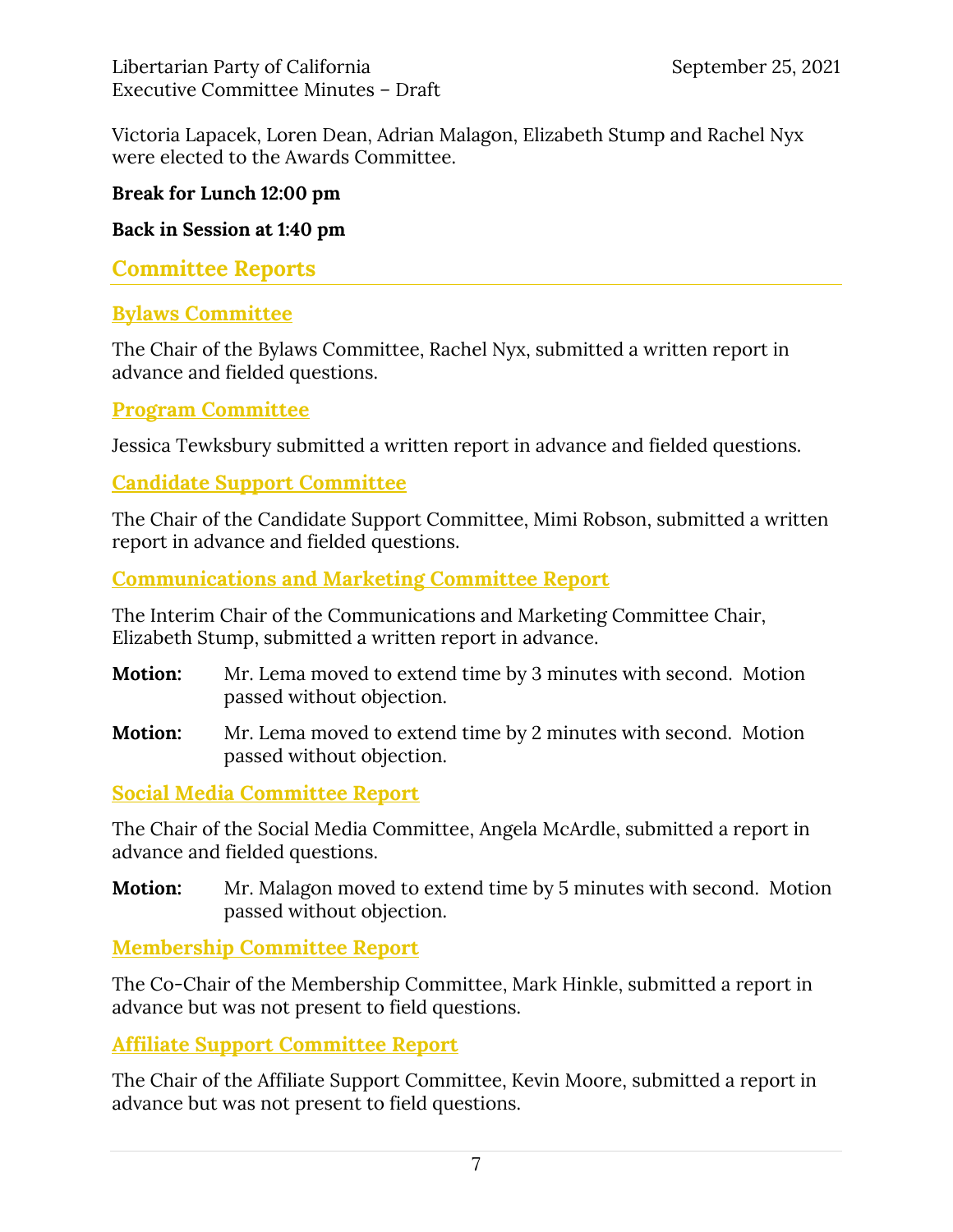### **2022 Convention Committee Report**

The Chair of the Convention Committee, Daniel Hayes, submitted a report in advance but was not present to field questions.

#### **Historical Preservation Committee Report**

The Chair of the Historical Committee, Joe Dehn, submitted a report in advance but was not present to field questions.

# **LNC Report**

LNC Region 4 Alternate, Mr. Ferreira, did not submit a written report in advance. He sent an email at the start of his report and read it as follows:

Supervisor Hewitt has been occupied with his campaign for most of Q3 and therefore I will be providing the report as I was basically the acting representative for most of Q2.

When the LPC EC met last on June 26 in Folsom, the LNC was in the middle of figuring some things out. On June 5th, the LNC had our Q2 meeting in Chicago, IL and everything seemed great. Then the following weekend events unfolded in New Hampshire that resulted in three members of the LNC resigning - including the chair resigning over the next week. By July 12th the LNC had elected and new chair and by Aug 2 we had replaced all the other vacancies on the LNC from the two other retirements and from Whitney Bilyeu vacating the Region 7 Representative position when she won the chair seat.

Throughout the summer, the LNC was hosting regional trainings for affiliate leadership and candidates. In August, I personally attended one in Utah and another in Long Beach. Many other CA leaders attended the Long Beach session and we are working together to build some trainings for those that couldn't make it.

At the end of August, the LNC hosted a celebration in Colorado to celebrate the 50th anniversary of the party's formation. It was a great event and many feel like we shouldn't wait 50 years to do it again.

At the Q3 LNC meeting over Labor Day weekend (September 4-5) in Louisville, KY.

During this meeting the LNC heard the report of the investigatory committee. The report provides a timeline and some recommendations regarding the New Hampshire events. This report is publicly available.

Also during the meeting, we made some budget changes to reflect actual expenditures and we filled some committee vacancies. We also approved a new budget item of \$15k to the CRM project to remedy existing constraints in hardware.